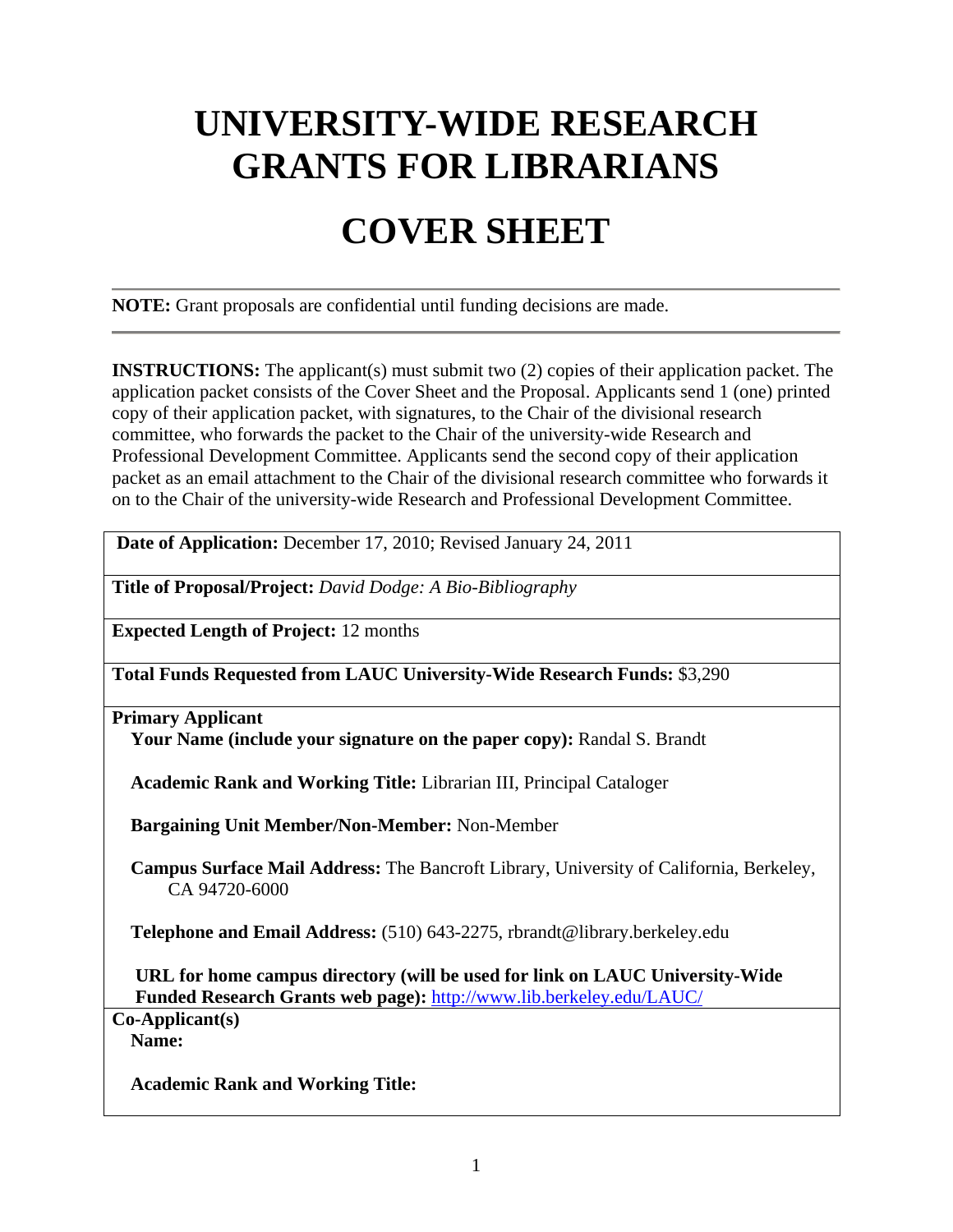#### **Bargaining Unit Member/Non-Member: Campus Surface Mail Address:**

#### **Telephone and Email Address:**

**Proposal Abstract (not to exceed 250 words):** American writer David Dodge (1910-1974) was a best-selling author of mystery and suspense fiction and humorous travel non-fiction who, until recently, has largely been forgotten. Since 2005, however, three of his novels have been reprinted and his last novel, which remained unpublished at his death, was published for the first time. This project will complete the research necessary for a book-length bio-bibliography of Dodge's life and works. All of Dodge's papers remain in private hands. I have been able to access some of them. With funds provided by LAUC, I propose to visit some of Dodge's relatives and former colleagues (including his granddaughter and the illustrator of his travel books), interview them, and consult and photocopy documents in their possession.

#### **Does the proposal require any of the following:**

 **Use of UC Library facilities or other site(s) requiring prior approval (Yes/No):** No  **If yes, include signature and position of person authorized to permit use of facilities on paper copy of application:** 

 **Release time (Yes/No):** Yes  **If yes, include signature(s) of person(s) authorized to approve release time on paper copy of application:** 

David de Lorenzo

 **Use of Human Subjects (Yes/No):** No (confirmed with OPHS on 1/24/11)  **If yes, attach appropriate university form to paper application form. The process of obtaining IRB approval or a determination of exemption from subject protection regulations does not have to be completed prior to submitting your grant proposal. However, the grant cannot be awarded without evidence that the approval or exemption has been obtained.** 

**List any previous grant proposals (divisional and university-wide) from this program that have been awarded to the primary applicant or co-applicants by title. Include date of completion and amount funded:** Survey of California Water and Irrigation Districts (coapplicant with Linda Vida, completed in 2001, \$8,860)

#### **Budget Summary**

 **Total amount requested from LAUC statewide research funds:** \$3,290

 **Total amount requested from LAUC divisional research funds:** \$0

 **Other funding obtained or expected (amount and source):** None

 **Fiscal Year of Application (fiscal year that funding begins):** 2011/2012  **New Project (Yes/No):** Yes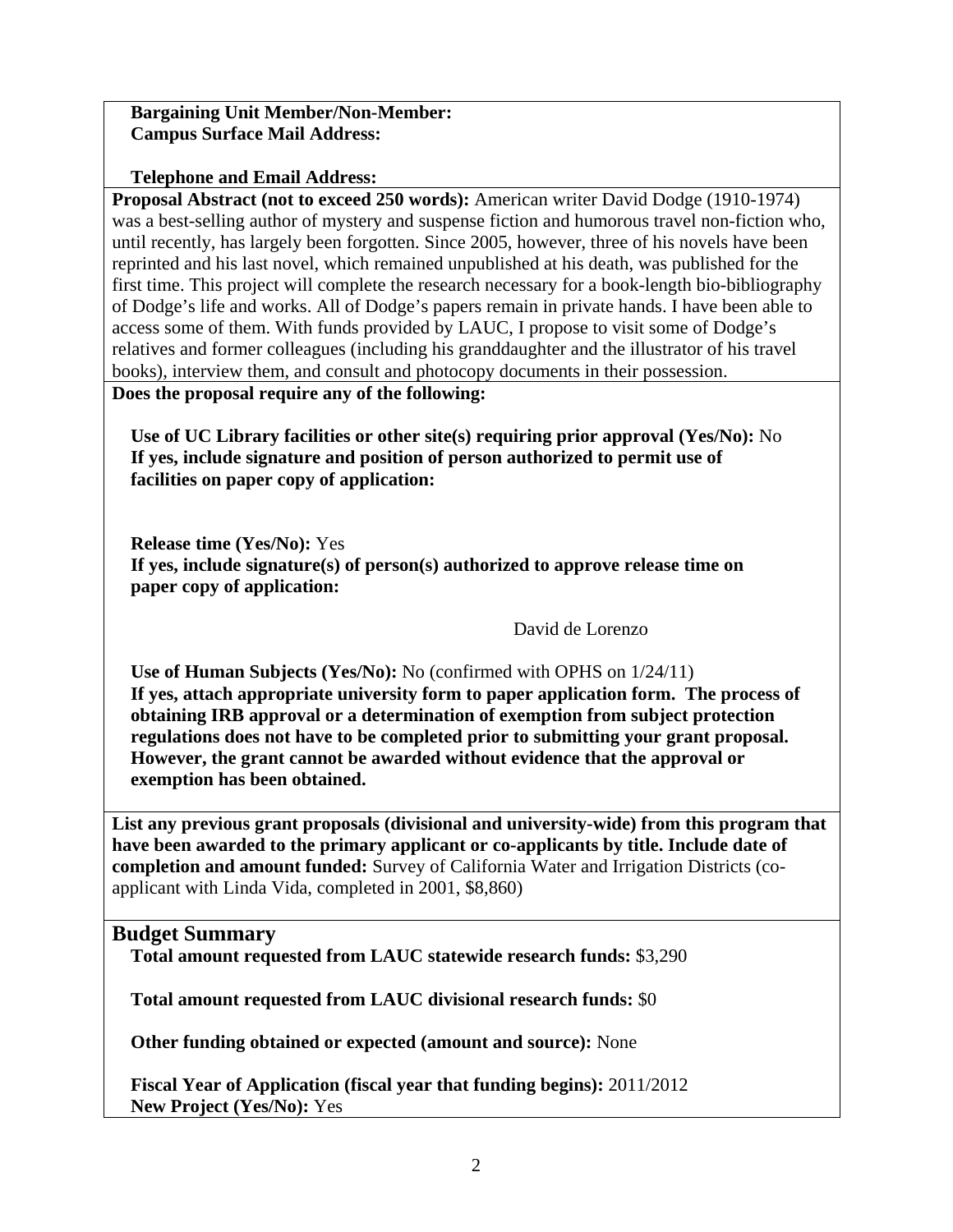**Supplemental Funding (Yes/No):** No  **Salaries:** \$0  **Total Salaries:** \$0  **Supplies:** \$0  **Total Supplies:** \$0  **Travel:** \$3,140  **Total Travel:** \$3,140  **Other Expenses:** \$150  **Total Other Expenses:** \$150  **Total State-Wide Research Funds Requested:** \$3,290

Revised 9/2006 bhg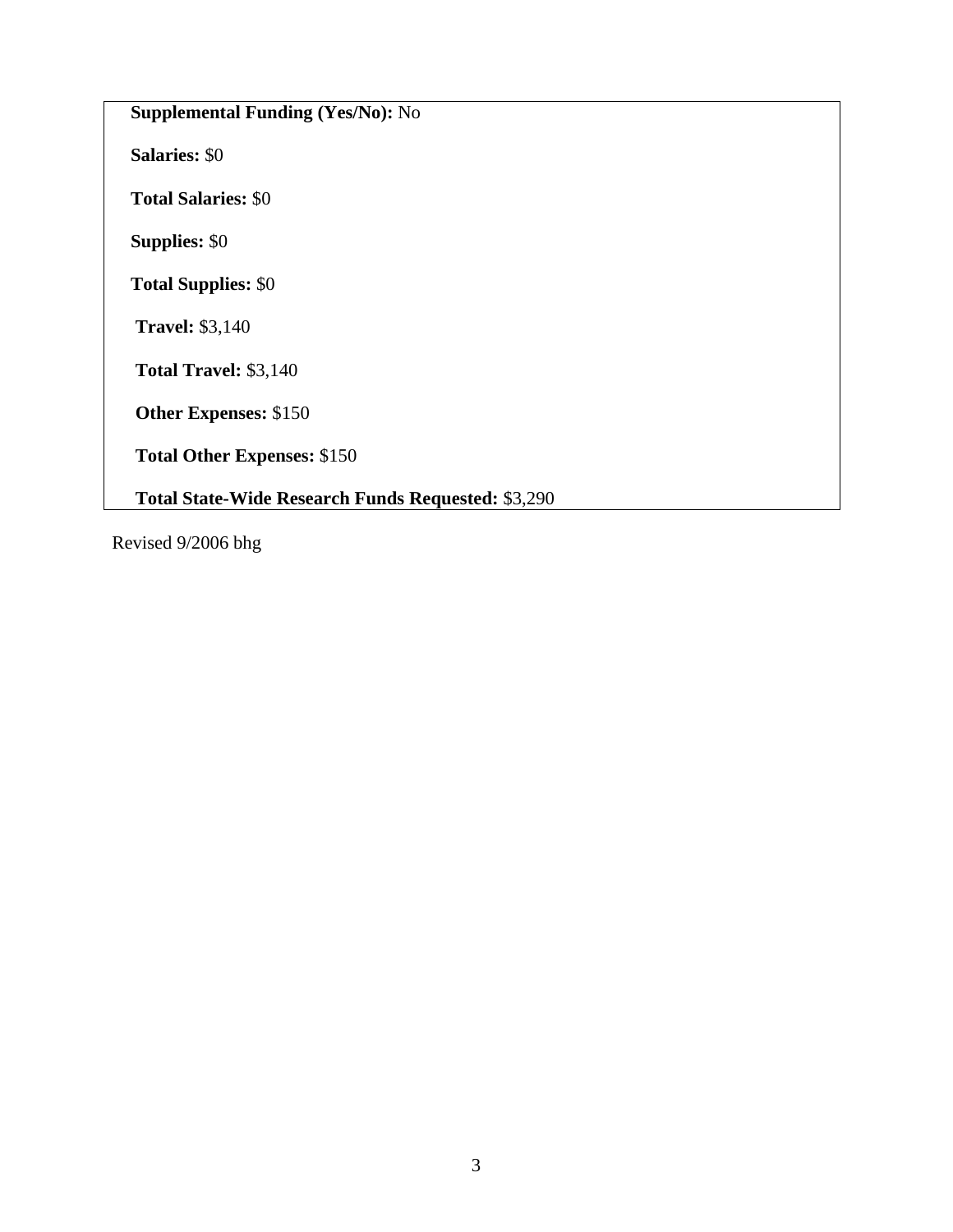#### **DAVID DODGE: A BIO-BIBLIOGRAPHY PROJECT PROPOSAL**

#### BACKGROUND INFORMATION

David Dodge (1910-1974) was a highly-respected and successful mystery and suspense novelist. For his first book, *Death and Taxes* (Macmillan, 1941), he drew upon his experience as a Certified Public Accountant and created a character, James "Whit" Whitney, who is a San Francisco tax expert drawn reluctantly into the investigation of his partner's murder. The book, which was written on a bet with his wife, was a success, with reviewers comparing it to the work of Dashiell Hammett. Following World War II, and three more Whitney mysteries, Dodge and his family (wife Elva and five-year old daughter Kendal) left the United States and moved to Latin America, shifting the settings of his fiction to international locales and launching a second writing career as the author of humorous travelogues, following in the tradition begun by Mark Twain. His most successful novel, *To Catch a Thief* (Random House, 1952), was the inspiration for the 1955 Alfred Hitchcock film starring Cary Grant and Grace Kelly. Meanwhile, his travel writing, in particular *The Poor Man's Guide to Europe* (Random House, 1953), was reaching the best-seller lists and making Dodge a recognized authority on seeing the world on a budget.

In recent years, there has been a resurgence of interest in Dodge's works. Three of his novels have been reprinted, *Plunder of the Sun* in 2005, *Death and Taxes*, and *To Catch a Thief*, both 2010, and his last novel, *The Last Match*, which remained unpublished at his death, was published for the first time in 2006. In addition, BBC Radio 4 commissioned a new adaptation of *To Catch a Thief* and premiered it as a radio play in January 2011.

#### PROJECT DESCRIPTION

This project will complete the research necessary for the preparation of a book-length biobibliography on the life and works of David Dodge. At this time, no such treatment of Dodge exists. I have chosen the bio-bibliography format because Dodge's writing—both his fiction and his non-fiction—is inextricably intertwined with the circumstances of his personal life. After beginning his writing career in San Francisco and setting his early books in and around the Bay Area, Dodge left California and spent the remainder of his life as an inveterate world-traveler. His travel naturally influenced his travel writing, but it also provided him with settings and scenarios for his fiction. The bio-bibliography format will allow me to explore systematically the direct relationship between the circumstances of Dodge's life and his writing. I also plan to include a complete descriptive and annotated bibliography of all of the editions of Dodge's books that have appeared in English, along with a checklist of his other published writings, foreign language editions, film and radio adaptations, etc.

The project will contribute to the knowledge of modern American authors, in general, and to authors that emerged from the San Francisco Bay Area, in particular. It will also contribute to the growing body of knowledge about authors who worked primarily in the field of genre fiction.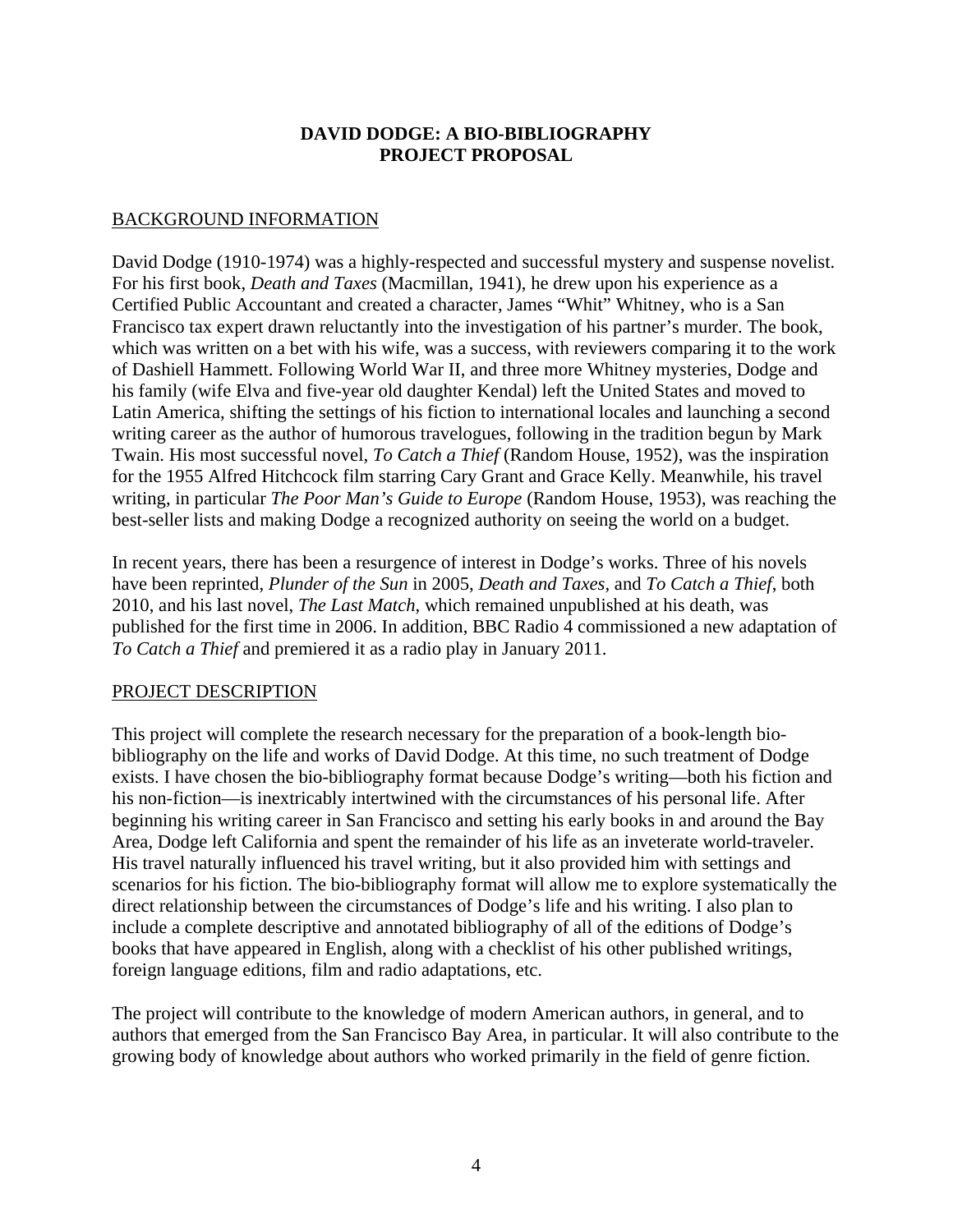#### DESIGN AND METHODOLOGY

I have been studying Dodge's life and writing since the mid-1990s. In 1996, I made the acquaintance of David Dodge's daughter, Kendal Dodge Butler. Using Ms. Butler's documents, photographs, and personal recollections, I created *A David Dodge Companion* (http://www.david-dodge.com) in 1997. Since then, I have continued to develop the website (which is considered the official website of David Dodge) and collect and compile additional information.

At this writing, nearly all of the bibliographical work has been completed. I have examined copies of Dodge's books (in most cases, multiple copies) and prepared bibliographical descriptions of them.

Additional personal documents, including correspondence and drafts of manuscripts, are in the possession of Dodge's granddaughter, Kendal Reynoso Lukrich (who inherited them after her mother's death in 2007), who lives with her family in Utah. Dodge also had a long relationship with illustrator Irv Koons, who collaborated with him on six of his non-fiction books. Mr. Koons resides in New Jersey and is in possession of correspondence with Dodge about his books and the accompanying illustrations. I wish to visit Ms. Lukrich and Mr. Koons, interview them, and examine (and photocopy) documents in their possession.

#### BUDGET

I am requesting funding for two week-long visits to Ms. Lukrich in Utah and Mr. Koons in New Jersey.

| Utah trip                                            |       |
|------------------------------------------------------|-------|
| Airfare (round trip, Oakland, CA-Salt Lake City, UT) | \$500 |
| Rental car (5 days)                                  | \$250 |
| Lodging (4 nights $@$100 + $25 \text{ tax}$ )        | \$500 |
| Meals $(5 \text{ days } @$ \$64)                     | \$320 |
| Photocopying                                         | \$75  |
| New Jersey trip                                      |       |
| Airfare (round trip, Oakland, CA-Newark, NJ)         | \$500 |
| Rental car (5 days)                                  | \$250 |
| Lodging (4 nights $\omega$ \$100 + \$20 tax)         | \$500 |
| Meals $(5 \text{ days } @$ \$64)                     | \$320 |
| Photocopying                                         | \$75  |
| Total                                                |       |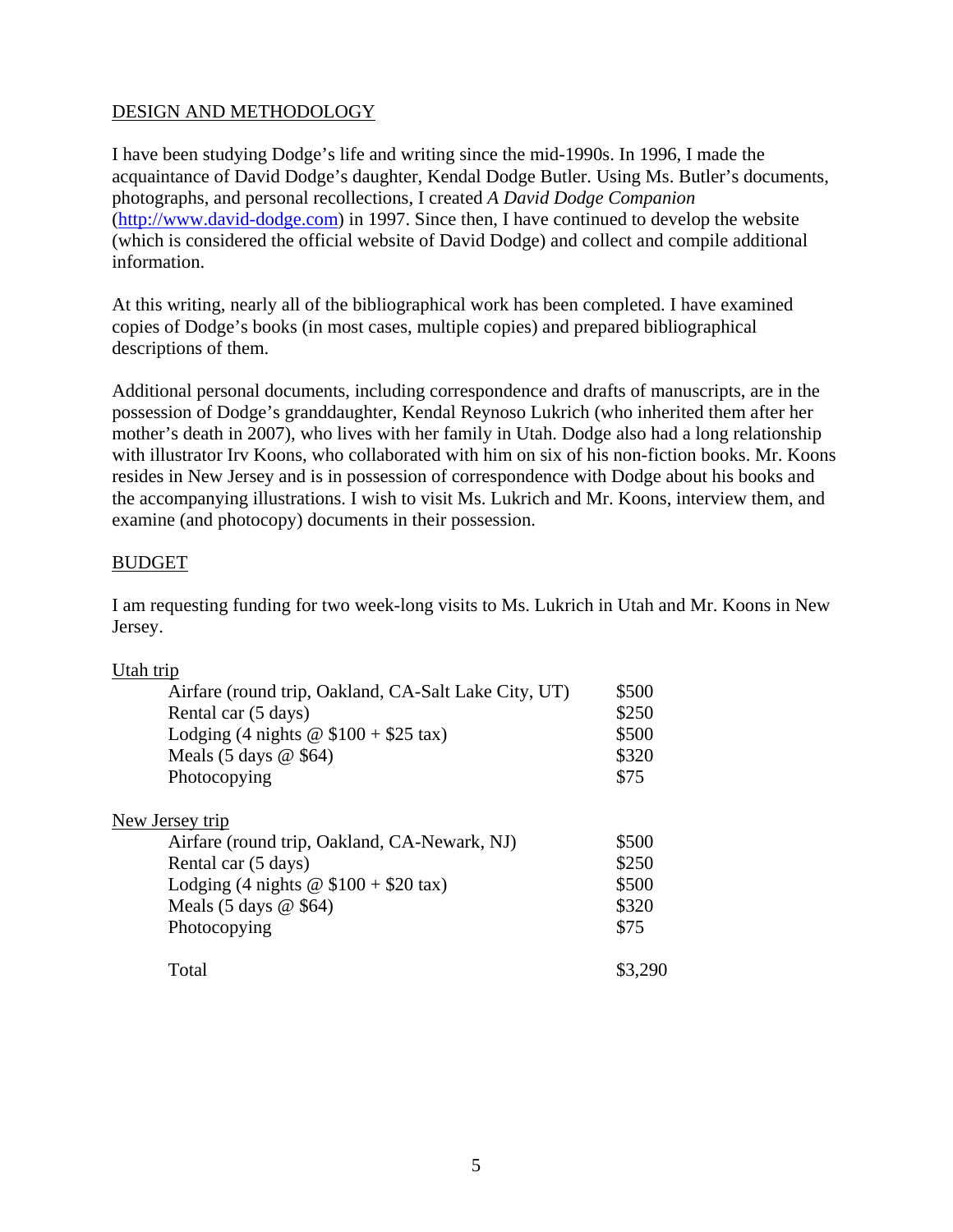#### PERSONNEL

I have been an academic librarian at the University of California, Berkeley since 1991. I have held a variety of cataloging and technical services positions in various libraries and campus institutions (see attached CV for details). Since 2001 I have been Principal Cataloger at The Bancroft Library. I am an active member of the Rare Books and Manuscripts Section of the American Library Association.

As an aficionado of crime and detective fiction, I have had opportunities to moderate panels of authors at crime fiction conferences such as Bouchercon and Left Coast Crime. I have contributed critical articles on mysteries set in the San Francisco Bay Area and on David Dodge in *Mystery Readers Journal* and *Mystery Fanfare*. In the past year, I have written biographical introductions to new editions of Dodge's *Death and Taxes* and *To Catch a Thief* (both published by Bruin Books, Eugene, Or.). I also created and maintain *Golden Gate Mysteries*, an online annotated bibliography of crime and mystery fiction set in the San Francisco Bay Area (http://bancroft.berkeley.edu/sfmystery/).

Since 2009, I have been conducting Dodge-related research with Oxford researcher and writer Jean Buchanan. As a companion piece to her adaptation of Dodge's *To Catch a Thief* for BBC Radio 4 (broadcast January 8, 2011, http://www.bbc.co.uk/programmes/b00x88bs), Ms. Buchanan developed and presented a program called "In Search of the Villa Noel Fleuri" (broadcast January 6, 2011, http://www.bbc.co.uk/programmes/b00x44dz), which documents her attempts to locate the villa in the South of France where the Dodges lived when he wrote the novel. I was able to provide some key clues to the location and was featured myself in the program.

#### TIMETABLE FOR COMPLETION

Bibliographical research: Ongoing

Prepare book proposal for eventual publication: August 2011

Research and interview of Kendal Reynoso Lukrich: November 2011

Research and interview of Irv Koons: December 2011

Writing: November 2011-June 2012

Submit final grant report: June 2012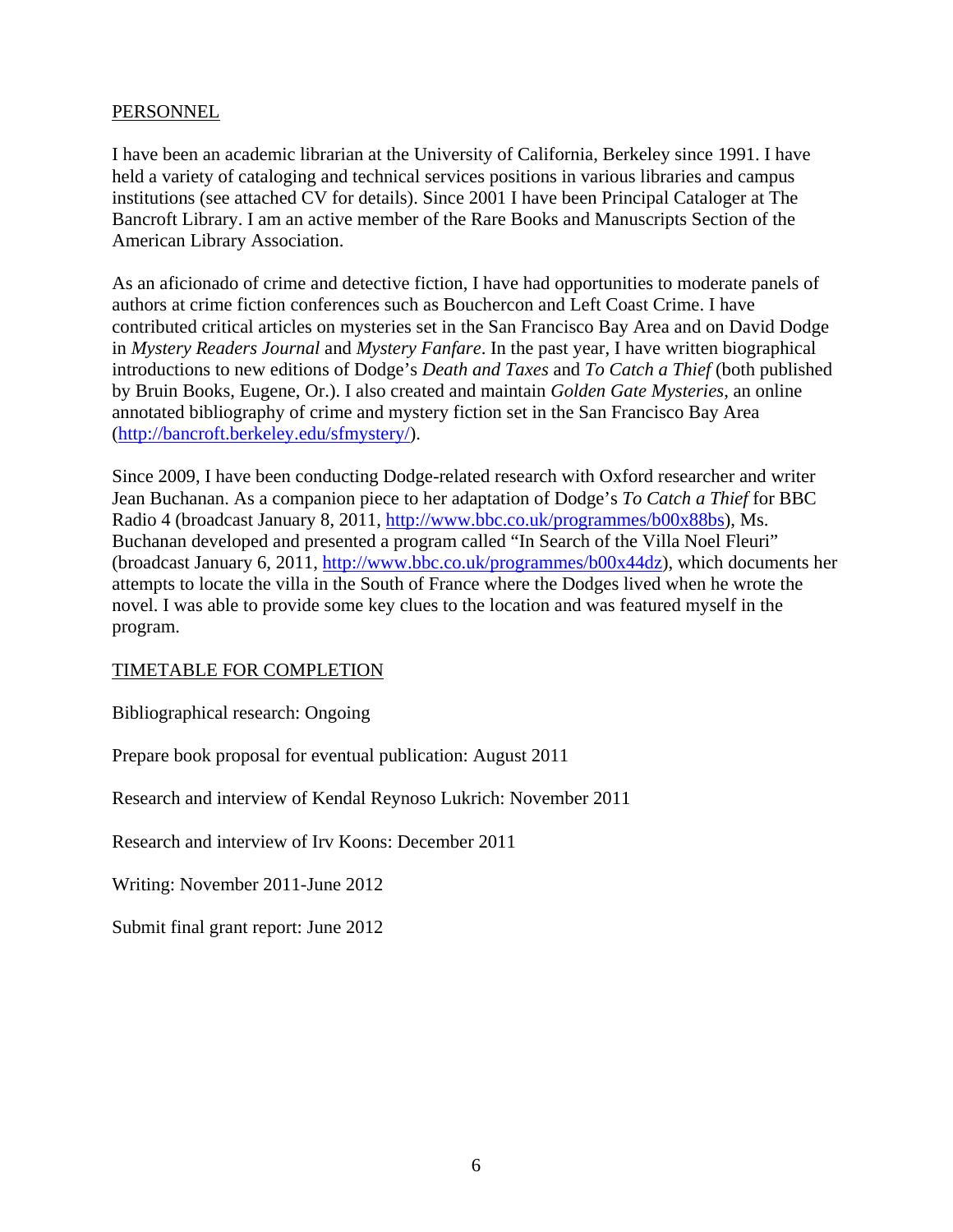#### **RANDAL BRANDT**

2306 Ward Street, Berkeley, CA 94705 | (510) 549‐9921 | rbrandt@library.berkeley.edu

#### EDUCATION

| University of California, Berkeley                                                                                                                                                         |                            |
|--------------------------------------------------------------------------------------------------------------------------------------------------------------------------------------------|----------------------------|
| <b>M.L.I.S.</b>                                                                                                                                                                            | 1990                       |
| California State University, Fresno<br><b>B.A.</b> in English                                                                                                                              | 1987                       |
| <b>RELATED EXPERIENCE</b>                                                                                                                                                                  |                            |
| The Bancroft Library, University of California, Berkeley<br><b>Principal Cataloger</b>                                                                                                     | December 2001 - present    |
| Unit head; original cataloging of rare books and other materials                                                                                                                           |                            |
| California Rare Book School, University of California, Los Angeles<br><b>Faculty</b><br>Rare Book Cataloging course                                                                        | August 2009 - present      |
| Water Resources Center Archives, University of California, Berkeley<br><b>Technical Services Librarian</b><br>Cataloging, archival processing, and all other aspects of technical services | May 1994 - December 2001   |
| California Indian Library Collections, University of California, Berkeley<br>Catalog Librarian<br>Cataloging, database management, compilation of bibliographies                           | October 1992 - May 1994    |
| California Maps Project, University of California, Berkeley<br><b>Catalog Librarian</b><br>Cataloging pre-20 <sup>th</sup> century maps of California                                      | May 1991 - October 1992    |
| Alameda County Library, Fremont, CA<br><b>Catalog Librarian</b><br>Cataloging audio-visual materials                                                                                       | April 1991 - May 1991      |
| Cataloging Department, University of California, Berkeley<br><b>Catalog Library Assistant</b><br>Cataloging video and computer file format materials                                       | August 1990 - May 1991     |
| School of Library and Information Studies, University of California, Berkeley<br><b>Teaching Assistant</b><br>Assistant for basic and advanced cataloging courses                          | August 1990 - May 1991     |
| Fresno County Free Library, Fresno, CA<br>Library Assistant/William Saroyan Project Cataloger<br>Circulation assistant/project cataloger                                                   | January 1987 - August 1990 |
| UNIVERSITY AND PROFESSIONAL SERVICE                                                                                                                                                        |                            |
| ILS Steering Committee, University of California, Berkeley<br>Member                                                                                                                       | $2010$ – present           |
| Authority Control Task Group, University of California, Berkeley<br>Chair                                                                                                                  | $2010 - 2011$              |
| Authority Records Working Group, ILS Implementation Team, University of California, Berkeley<br>Chair                                                                                      | $2008 - 2009$              |
| Cataloging Module Implementation, ILS Implementation Team, University of California, Berkeley<br>Co-Chair                                                                                  | $2008 - 2009$              |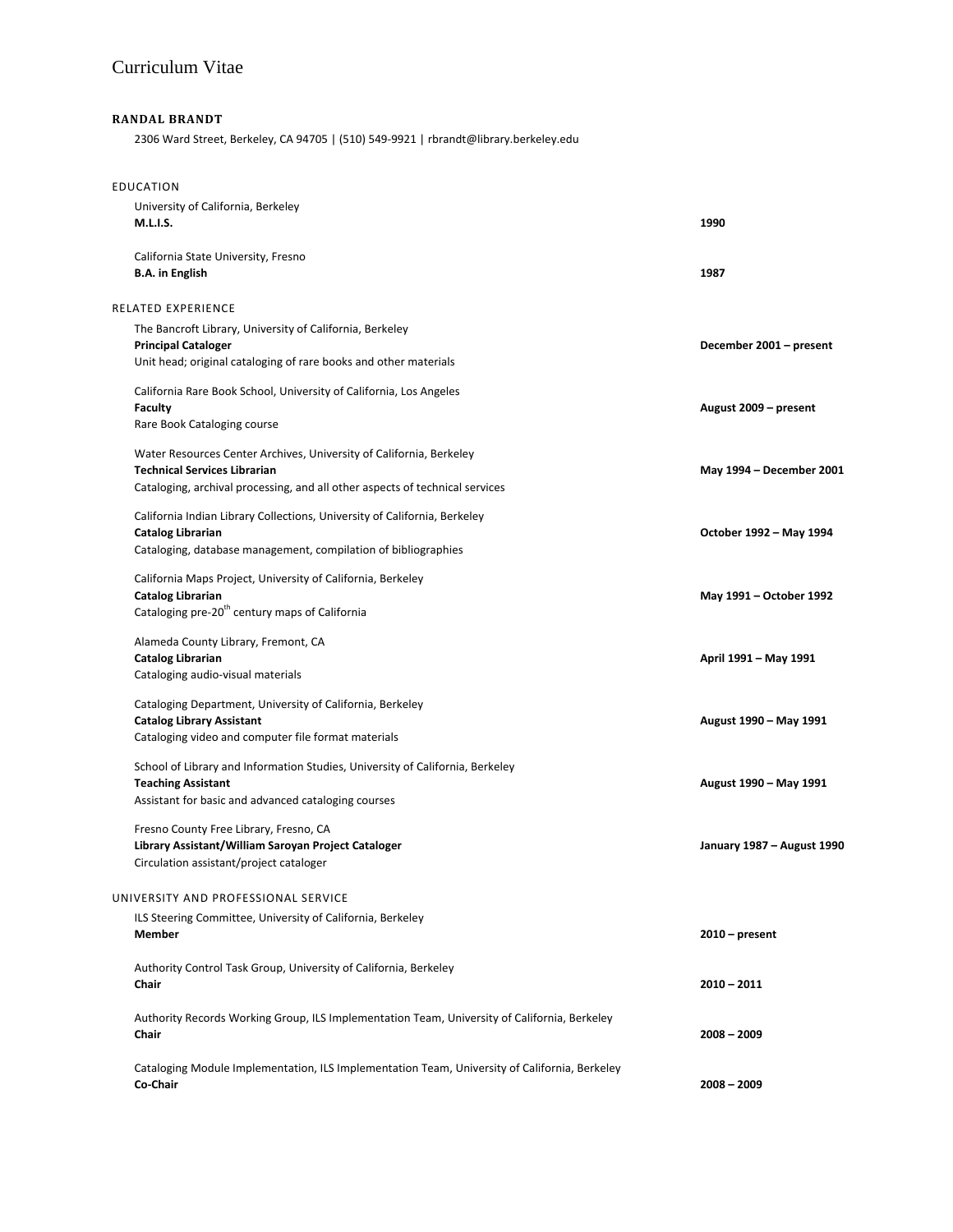| Bibliographic Standards Committee, Rare Books and Manuscripts Section, American Library Association<br>Chair                                                    | $2007 - 2009$ |
|-----------------------------------------------------------------------------------------------------------------------------------------------------------------|---------------|
| The Bancroft Library, University of California, Berkeley<br>Move Team Leader/Move Coordinator                                                                   | $2005 - 2008$ |
| Bibliographic Standards Committee, Rare Books and Manuscripts Section, American Library Association<br>Member                                                   | $2004 - 2007$ |
| Librarians' Association of the University of California, Berkeley (LAUC-B)<br><b>Web Manager</b>                                                                | $2003 - 2007$ |
| Committee on Appointment, Promotion, and Advancement (CAPA), LAUC-B<br>Member                                                                                   | $2002 - 2005$ |
| Nominations and Elections Committee, LAUC-B<br><b>Member</b>                                                                                                    | $2002 - 2004$ |
| Program Committee, Society of California Archivists<br><b>Member</b>                                                                                            | $2000 - 2001$ |
| Task Force on GLADIS and the Affiliated Libraries, University of California, Berkeley<br><b>Member</b>                                                          | $2001 - 2001$ |
| Library Classification Committee, University of California, Berkeley<br>Librarian Representative/Affiliated Libraries Representative                            | 1999 - 2001   |
| Publicity Committee, Special Libraries Association, San Francisco Bay Region Chapter<br><b>Affiliated Libraries Representative</b>                              | 1995 - 1997   |
| PROFESSIONAL ACTIVITIES                                                                                                                                         |               |
| Putting Your Protagonists in Jeopardy<br>Moderator, panel discussion at Bouchercon, San Francisco, CA                                                           | 2010          |
| Special Collections Cataloging Workshop<br>Instructor, workshop sponsored by Southern California Technical Processes Group, University of<br>California, Irvine | 2010          |
| Rare Book Cataloging Workshop<br>Instructor, workshop sponsored by Society of California Archivists, Sonoma State University                                    | 2010          |
| Rare Book Cataloging Workshop<br>Instructor, workshop sponsored by Stanford University, Stanford, CA                                                            | 2009          |
| <b>Musical Mystery Mayhem</b><br>Moderator, panel discussion/fundraiser, San Rafael Public Library Foundation, San Rafael, CA                                   | 2009          |
| Cryptic References: Bibliographic Citations in Rare Book Cataloging<br>Speaker, seminar at the RBMS Preconference, Charlottesville, VA                          | 2009          |
| Workshop on Descriptive Cataloging of Rare Materials (Serials)<br>Instructor, workshop at the RBMS Preconference, Charlottesville, VA                           | 2009          |
| Rare Book Cataloging: Making Decisions, Setting Priorities<br>Moderator, seminar at the RBMS Preconference, Los Angeles, CA                                     | 2008          |
| Workshop on Descriptive Cataloging of Rare Materials (Books)<br>Instructor, workshop at the RBMS Preconference, Los Angeles, CA                                 | 2008          |
| Murder at the University Club: Mystery Books and Writers Night<br>Panelist, University Club, San Francisco, CA                                                  | 2008          |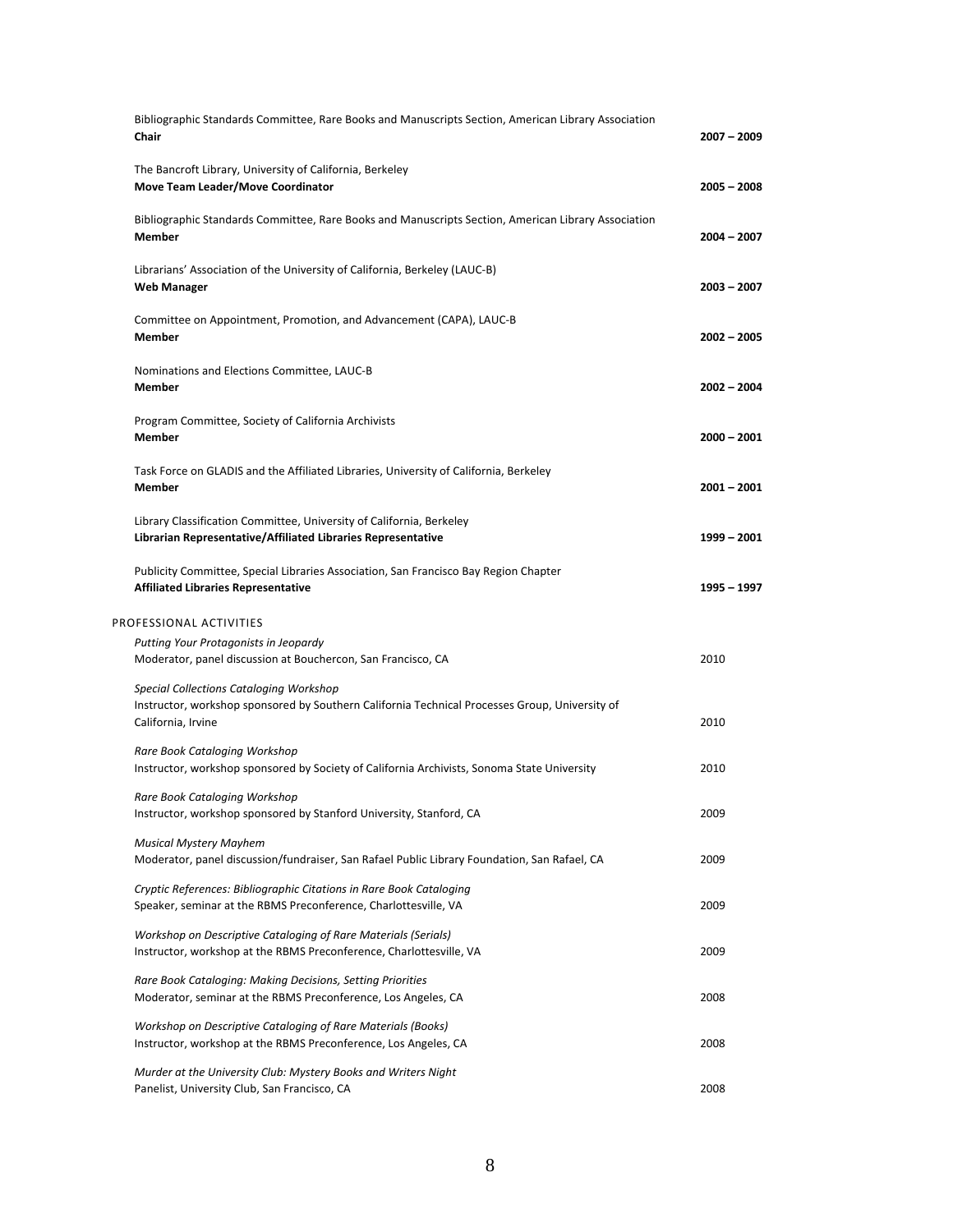| Women of Mystery Discussion Series<br>Moderator, discussion of Marcia Muller's Vanishing Point, San Rafael Public Library, San Rafael, CA                                                           | 2008 |
|-----------------------------------------------------------------------------------------------------------------------------------------------------------------------------------------------------|------|
| "The Bancroft Library's California-Mexican Land Case Maps Digital Project"<br>Paper presented at the California Library Association Annual Conference, San Jose, CA                                 | 2004 |
| Historical Accuracy vs. Political Correctness<br>Moderator, panel discussion at Left Coast Crime, Monterey, CA                                                                                      | 2004 |
| I Left My Gun in San Francisco<br>Moderator, panel discussion at Left Coast Crime, Monterey, CA                                                                                                     | 2004 |
| "Rare Books School, or, How I Learned to Stop Worrying and Love DCRB"<br>Paper presented at the Northern California Technical Processes Group Annual Meeting, Oakland, CA                           | 2003 |
| Showing 'Em What You've Got: Planning and Executing a Successful Exhibit<br>Speaker, Society of California Archivists Northern California Spring Workshop, Berkeley, CA                             | 2002 |
| Moving Mountains, Moving Water: Documenting Engineering in California<br>Moderator, seminar at the Society of California Archivists Annual General Meeting, Santa Rose, CA                          | 2001 |
| "Images of the Aqueduct: The J.B. Lippincott Photograph Collection, Water Resources Center Archives"<br>Paper presented at the Southern California Environment & History Conference, Northridge, CA | 1997 |
| Workshop on Cataloging Rare, Historic and Antiquarian Maps<br>Panelist, workshop at the American Library Association Annual Conference, San Francisco, CA                                           | 1992 |
| PUBLICATIONS AND WEBSITES                                                                                                                                                                           |      |
| "Return of the Cat."<br>Mystery Fanfare, November 17, 2010                                                                                                                                          | 2010 |
| "Set a Thief."<br>To Catch a Thief, by David Dodge. Bruin Books                                                                                                                                     | 2010 |
| "Happy Birthday, Mr. Dodge."<br>Mystery Fanfare, August 18, 2010                                                                                                                                    | 2010 |
| "No Ordinary Public Accountant."<br>Death and Taxes, by David Dodge. Bruin Books                                                                                                                    | 2010 |
| "The Birthplace of Modern Crime Fiction: A Survey of San Francisco Mysteries Before The Maltese Falcon"<br>Mystery Readers Journal, vol. 24, no. 4 (winter 2008)                                    | 2008 |
| "Golden Gate Mysteries"<br>Mystery Readers Journal, vol. 24, no. 3 (fall 2008)                                                                                                                      | 2008 |
| "The Big Shake: The 1906 San Francisco Earthquake in Mystery Fiction"<br>Bancroftiana, no. 130 (spring 2007)                                                                                        | 2007 |
| "Irving Stone's Lust for Learning"<br>Bancroftiana, no. 123 (fall 2003)                                                                                                                             | 2003 |
| "Breakfast with David Dodge"<br>A Second Helping of Murder, ed. Jo Grossman and Robert Weibezahl. Poisoned Pen Press                                                                                | 2003 |
| Golden Gate Mysteries: http://bancroft.berkeley.edu/sfmystery/<br>Comprehensive, annotated online bibliography of crime fiction set in the San Francisco Bay Area                                   | 2002 |
| "David Dodge Explores the Curves Along the Côte d'Azur"<br>With Maria Brandt. Mystery Readers Journal, vol. 16, no. 2 (summer 2000)                                                                 | 2000 |
| A David Dodge Companion: http://www.david-dodge.com<br>Critical website examining the life and works of author David Dodge                                                                          | 1997 |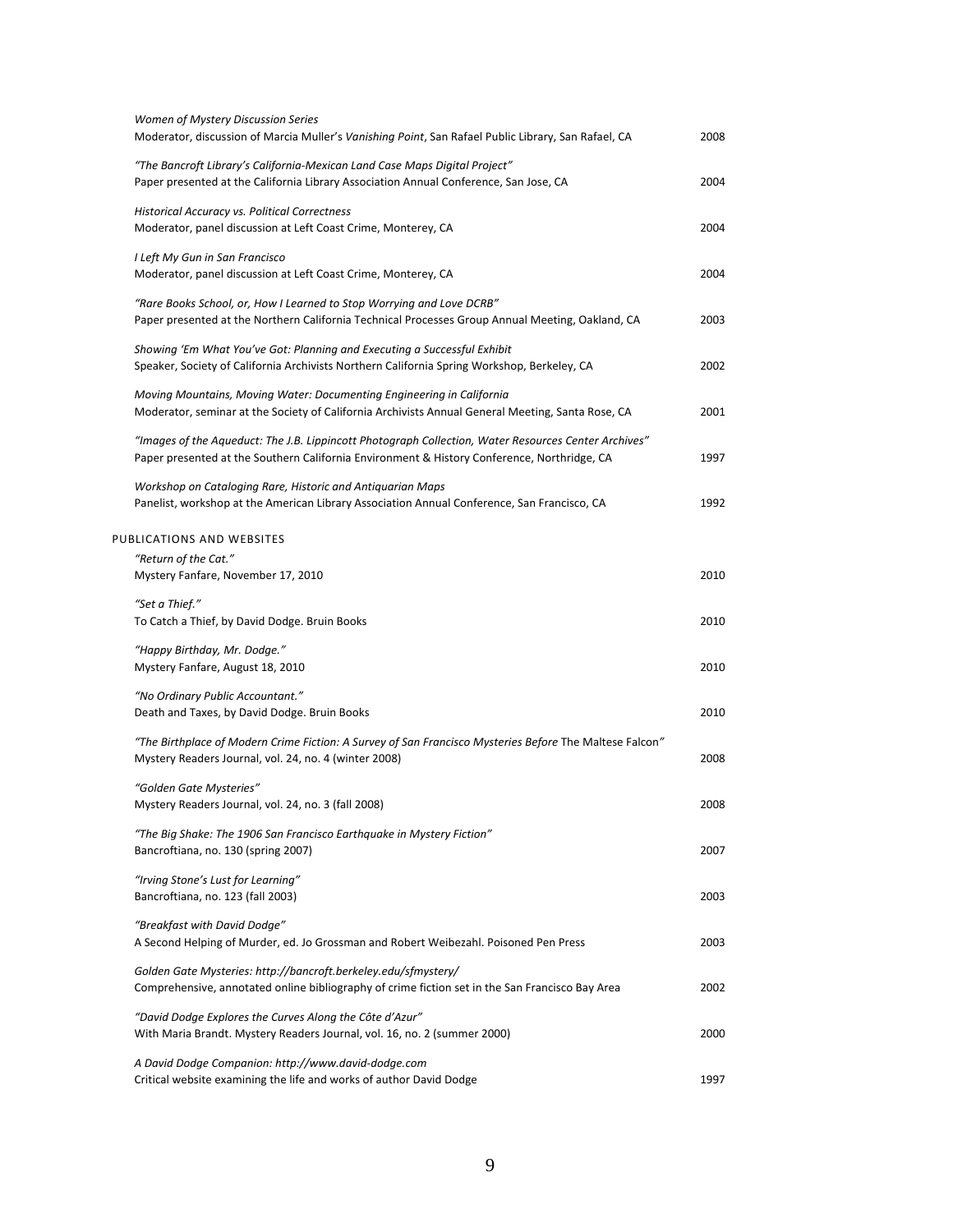| "Using Pro-Cite for Creating Special Collections Databases and Reserve Reading Lists at the University of California" |      |
|-----------------------------------------------------------------------------------------------------------------------|------|
| With Vivienne Roumani-Denn and Ronald J. Heckart, Procite in Libraries, Learned Information                           | 1995 |
| "An Annotated California Indian Bibliography for Basic Library Collections"                                           |      |
| California State Library Foundation Bulletin, no. 48 (July 1994)                                                      | 1994 |
| Bibliographies of Northern and Central California Indians                                                             |      |
| With Jeannine Davis-Kimball, California Indian Library Collections                                                    | 1994 |
| LANGUAGES                                                                                                             |      |
| French and Spanish: reading knowledge                                                                                 |      |
| Cataloging experience in a variety of western European languages                                                      |      |
| AWARDS                                                                                                                |      |
| RBMS/Leab American Book Prices Current Exhibition Special Commendation for Electronic Exhibitions                     | 2001 |
| <b>MEMBERSHIPS</b>                                                                                                    |      |

American Library Association, Rare Books and Manuscripts Section Western Association of Map Libraries